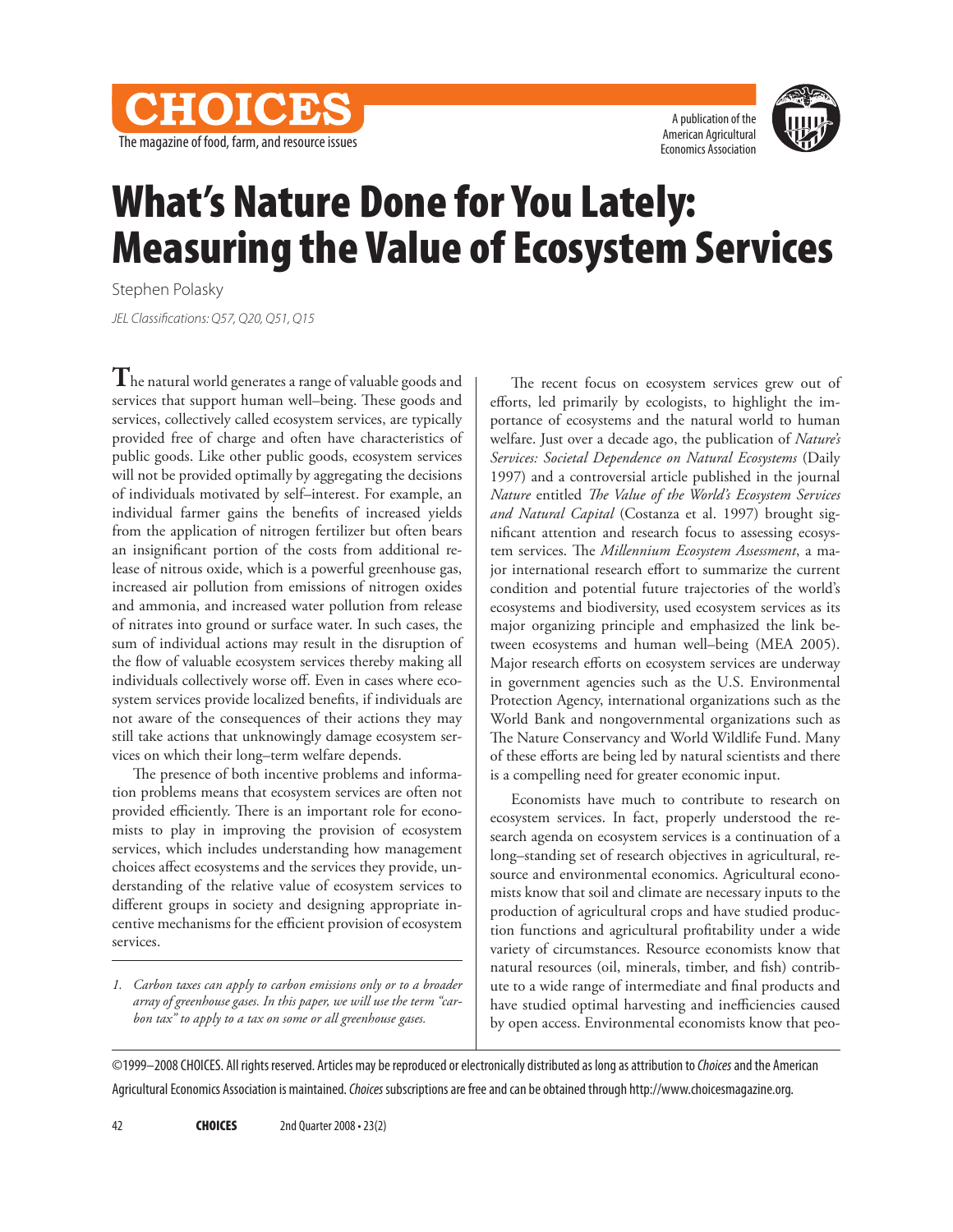ple value the environment directly even where there is no market and have developed tools of nonmarket valuation to analyze such things as the value of a scenic vista or clean air. In fact, in the 1970s economists set out a research agenda to measure "the value of services that natural areas provide" (Krutilla and Fisher 1975, p. 12). The "new" topic of measuring the value of ecosystem services can build from a large existing base of prior research on the value of agricultural production (Beattie and Taylor 1985), bioeconomic modeling of fisheries and other renewable resources (Clark 1990), nonrenewable resources (Dasgupta and Heal 1979), and nonmarket valuation of environmental amenities (Freeman 1993).

### A Research Agenda for Economists on Ecosystem Services

What is needed now is to bring the full set of economic tools and expertise to bear on the analysis of ecosystem services. To do this, economists will need to engage with ecologists as well as other natural and social scientists. In measuring, valuing and providing proper incentives for the provision of ecosystem services, economics is necessary but not sufficient. Knowledge of ecosystems and how they are altered by human actions, which is more in the domain of natural sciences, is also necessary but not sufficient. In research on ecosystem services, integrating both economics and natural science is essential. In what follows, I briefly describe a research agenda and a set of challenges for economists in addressing issues related to ecosystem services. Challenges for economists exist both in developing new applications and analysis as well as more effectively integrating with other disciplines.

Measuring the value of ecosystem services and providing an efficient level of provision of these services requires tackling three main tasks:

- Provision of ecosystem services ("ecological production functions")
- Value of ecosystem services ("valuation")
- v Designing policies for efficient provision of ecosystem services ("incentives")

I briefly discuss each of these three tasks in the following sections.

### The Provision of Ecosystem Services: The Ecological Production Function

Policy and management actions chosen to accomplish certain objectives, such as increasing the yield of agricultural commodities or allowing development of industry, often have a range of effects, both intended and unintended, on ecosystems and the services they provide. For example, expanding agricultural land will increase crop production but may also lead to greater release of greenhouse gases and a decline in water quality downstream. Evaluating alternative policy or management actions in terms of ecosystem services involves understanding the full range of consequences the action has on ecosystems and how these consequences translate into changes in the suite of ecosystem services provided. Like a typical production function that predicts output of goods (e.g., crop production) as a function of inputs (e.g., land, fertilizer, water), an ideal "ecological production function" would predict the outputs of a range of ecosystem services given ecosystem structure and function.

Though considerable ecological knowledge exists about the structure and function of ecosystems, the translation to how these contribute to the provision of important ecosystem services is sometimes lacking. Ecological

production functions for some services, such as above–ground carbon sequestration in plant material are well understood. But understanding carbon sequestration or release in soils or the net production of other greenhouse gases (e.g., nitrous oxide or methane) is less predictable. Sequestration or release of greenhouse gases in soil is a complex function that depends on whether chemical reactions are aerobic (with air) or anaerobic (without air), temperature, soil water content, the presence of various organic compounds and minerals.

In general, estimating the provision of the complete range of ecosystem services from any particular ecosystem is beyond our ability at present (NRC 2005). Key limitations that prevent complete understanding of ecological production functions include imprecise understanding of ecological processes, complex interaction among ecosystem processes, and lack of data.

Despite these limitations, ecological understanding is often sufficient to provide reasonable estimates of many important ecosystem services. The intense interest focused on ecosystem services at present is also helping to advance our understanding of ecological production functions for important services. In fact, framing issues in terms of ecosystem services has helped to redirect ecological research creating more rapid progress and easier links between ecological and economic analysis.

## The Value of Ecosystem Services: Market and Nonmarket Valuation

The provision of ecosystem services yields outcomes in terms of physical units (e.g., bushels of crops, tons of carbon sequestered, concentrations of nitrate in water). But comparing outcomes of alternative management options is difficult when there are impacts on multiple ecosystem services and when each service is measured in

*<sup>2.</sup> We set aside here the distributional implications of climate change itself.*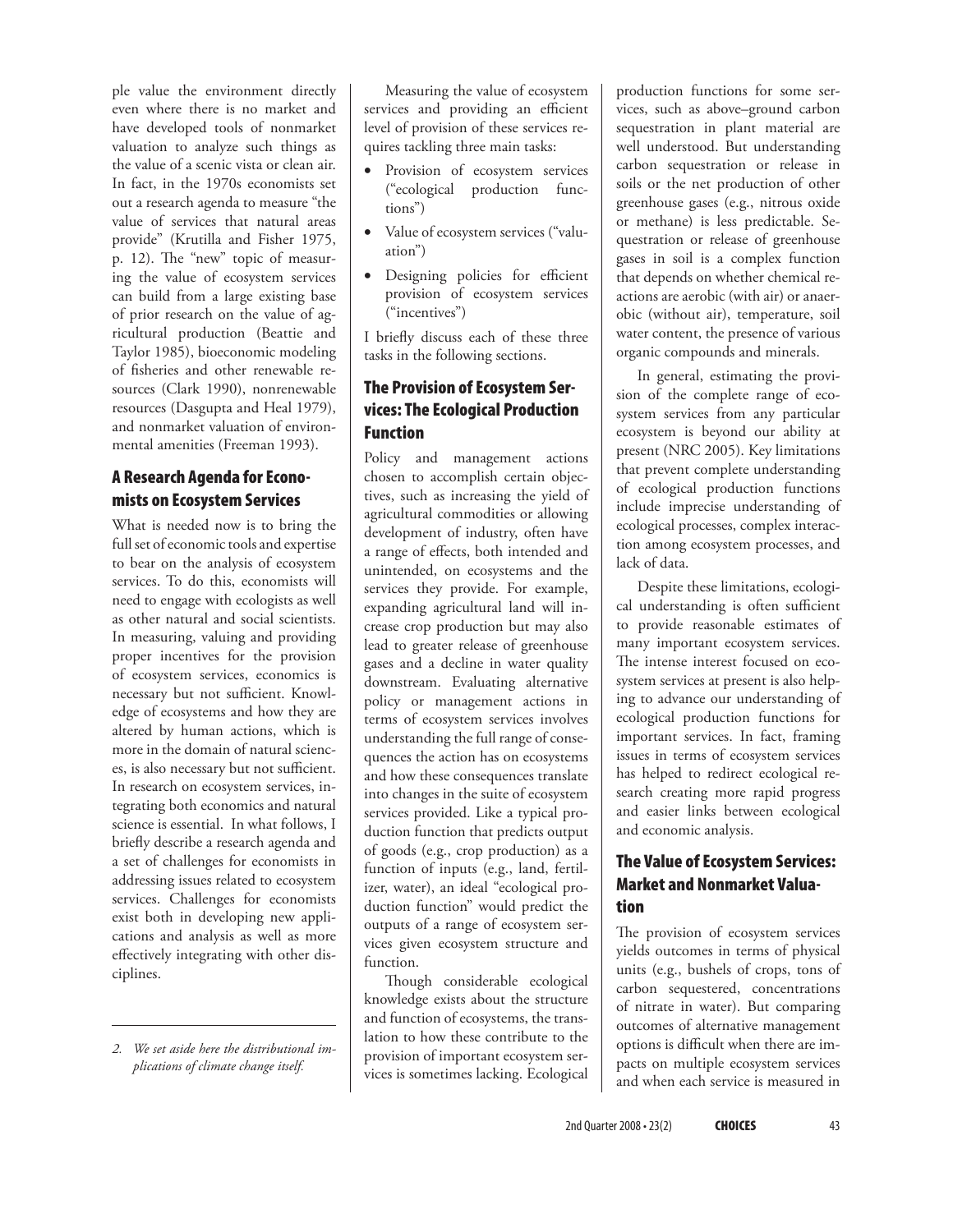its own physical units. Is a management option that increases crop yields but also results in increased carbon release and decreased water quality beneficial for society? The answer to this question depends on how one views the trade–offs between various services. In a standard economic problem, economists compare consumption bundles that might differ in many dimensions by converting the measures to a common metric of value measured in monetary terms. The same conversion to a common metric of value can be done with ecosystem services through the application of market and nonmarket valuation techniques.

Some ecosystem services result in outputs of marketed commodities (e.g., agricultural crops, commercial fisheries, timber) making valuation relatively straightforward. The analysis of the value of these ecosystem services only requires the application of standard tools of market analysis to assess the change in consumer and producer welfare with a change in the provision of ecosystem services. Ecosystem services that provide a necessary input to the output of a marketed commodity can be analyzed in a similar fashion. For example, the value of pollination services can be assessed by looking at the change in the quantity and quality of crop production when pollinators are present versus when they are absent. The only danger in analyzing the value of ecosystem services that are inputs to the production of other ecosystem services (e.g., pollination for crop production) is that one cannot count both the value of the input and the value of output at the same time because this would result in double–counting.

Most ecosystem services, however, are public goods that are not traded in markets. As mentioned above, the lack of markets is one of the main reasons for concern over the inadequate provision of ecosystem services. For such ecosystem services, nonmarket valuation methods (revealed preference, stated preference) are needed. The value of some nonmarket ecosystem services has been well studied by economists. For example, there are numerous applications of random utility models to assess the value of outdoor recreation (hunting, fishing, bird watching, backpacking), and numerous applications of the hedonic property price model to assess the value of various environmental amenities (access to open space, access to water resources, local air quality). The strengths of weaknesses of applying both revealed and stated preference methods to value aspects of the environment are well understood and a number of excellent summaries of this literature exist (e.g. Freeman 1993, Champ, Boyle and Brown 2003, Haab and McConnell 2003). Though estimating nonmarket values can be challenging, valuing ecosystem services is not inherently more difficult than applying nonmarket valuation to other areas of environmental economics. In fact, many things that are now called ecosystem services are things for which economists have routinely applied nonmarket valuation techniques.

Some prominent examples of the value of ecosystem services have been derived using replacement cost, i.e., what would it cost to replace a naturally provided ecosystem service with a human–engineered alternative. For example, the value of providing clean drinking water to New York City by protecting watersheds in the Catskills has been estimated to be worth \$6–8 billion dollars because this is the cost of building and operating a water filtration plant (Chichilnisky and Heal 1998). Though popular, especially with noneconomists in part because it is easier to understand than methods to estimate willingness–to–pay, the replacement cost approach should be used with caution. Costs are not the same thing as benefits and estimates of cost can only be used to give an estimate of the value of ecosystem services under certain conditions: i)

there are alternatives to provide the service, and ii) people would be willing–to–pay the cost of the alternative if the ecosystem service is not available (Shabman and Batie 1978).

What the Millennium Ecosystem Assessment labeled "cultural services," which includes aesthetic and spiritual values, can be quite important and is perhaps the most difficult type of value to assess using economic tools. Critics of economic valuation of the cultural or spiritual significance of nature raise both practical and philosophical objections. For some noneconomists, attempting to "put a price on nature" is deeply troubling (e.g. Sagoff 1988). One critique of the ecosystem services approach is that conservationists should use ethical arguments based on moral principles: "Nature has an intrinsic value that makes it priceless, and that is reason enough to protect it." (McCauley 2006, p. 28) Most economists including myself find it hard to apply arguments about "intrinsic value" to typical policy and management questions. For example, should we view decisions by farmers to convert a wetland to an agricultural field, or to increase the amount of fertilizer application, each of which will have an impact on an ecosystem, as a moral issue with clear right and wrong? These types of decisions seem better suited to weighing the full set of costs and benefits rather than being subject to moral absolutes.

Setting aside the philosophical debate, practical difficulties in assessing value in a manner that will be viewed as objective, authoritative and accurate is difficult for some ecosystem services like cultural services. This difficulty may argue for simply providing information about potential trade–offs among services without attempting to measure all services in the same monetary metric. For example, Polasky et al. (2008) derive a production possibility frontier showing trade–offs between feasible combinations of the value of commodities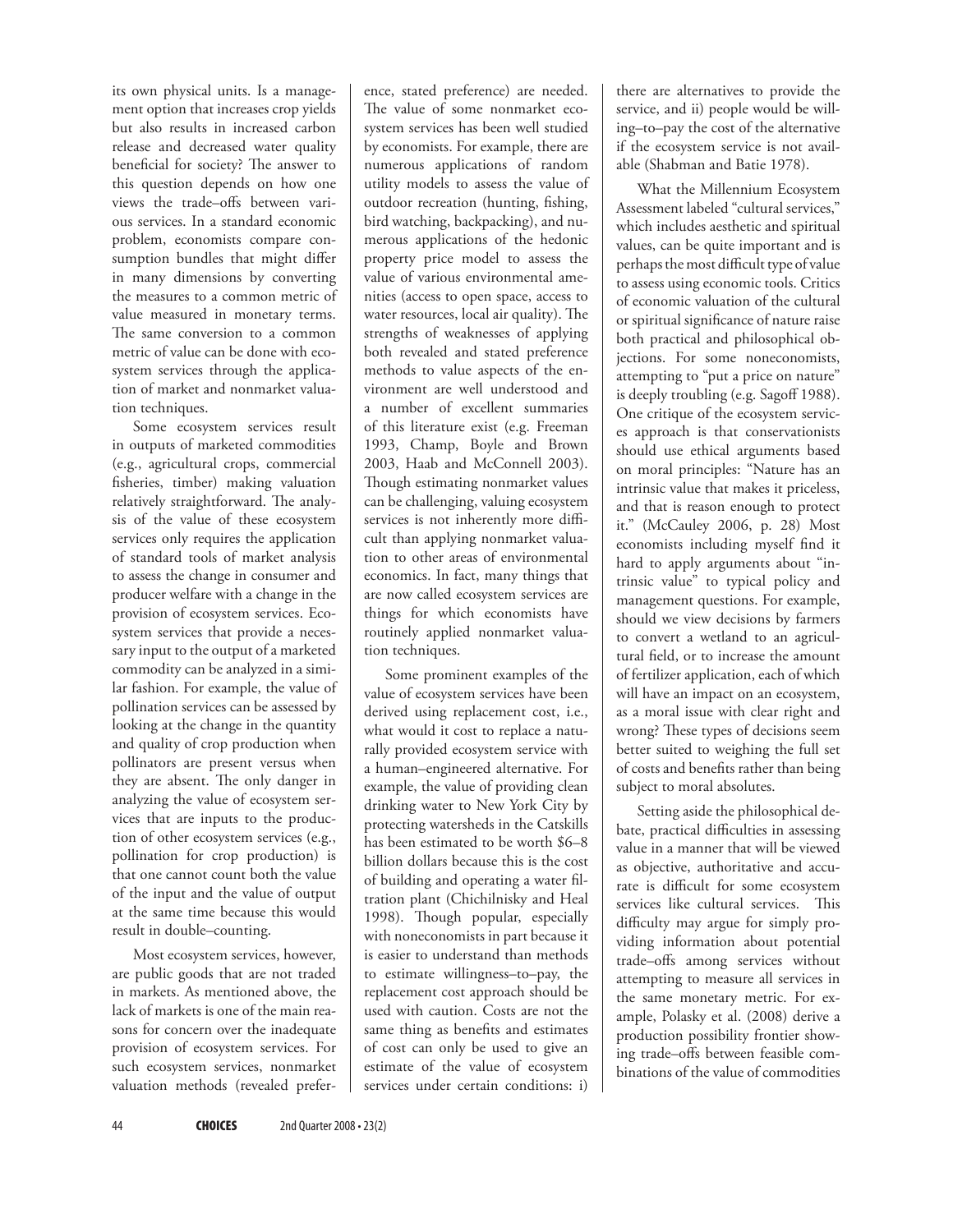produced measured in dollars and species conservation measured in biological units. This approach illustrates consequences of alternative land use decisions but avoids the difficult task of putting a dollar value on species conservation. It is then up to the decision–making process to make value judgments about the relative value of species conservation versus commodity production and choose which land use alternative is most preferred.

Valuation of ecosystem services is likely to become more important in the future. With improvements in our understanding of ecological production functions there is greater understanding of the impacts of human actions on ecosystems and the consequences these impacts have on the provision of a suite of valuable ecosystem services. Application of valuation methods can help illuminate what policy or management options generate the greatest social welfare.

# Policies and Institutions for **Efficient Provision of Ecosystem** Services

Though there are many interesting and worthwhile scientific questions to pursue, the prime motivation for assessing the value of ecosystem services is practical. Understanding the full consequences of policy or management decisions and comparing the net benefits to society of alternative choices can result in better policy and management decisions for use of land, water and natural resources. The title of a National Research Council report on valuing ecosystem services sums it up nicely: *Valuing ecosystem services: towards better environmental decision–making*. Integrating ecological and economic analysis to value ecosystem services can improve decision–making by clearly illustrating the consequences of alternative choices.

Information on ecological production functions and on values will almost surely be incomplete. Such incomplete information, however,

should not paralyze decision making. In some cases, enough information will be available to make good decisions. In the Catskills watershed example, watershed protection could be justified on the basis of avoiding building a filtration plant, making it unnecessary to know the value of other ecosystem services. In other cases, decision–makers may have to make choices based on the best available information, with an eye to learning and adjusting policy or management based on new information ("adaptive management").

The supply of ecosystem services is often influenced by a different set of individuals than those who benefit from the provision of these services. For example, the farmer who maintains wetlands and limits fertilizer application provides benefits of cleaner water and lower probability of flooding to individuals who live downstream. The mismatch between those who influence the supply of services and those who benefit from services gives rise to a classic externality problem. Numerous potential solutions have been proposed for internalizing externalities, including payments for ecosystem services, tradable development rights, taxes on activities that result in damages to services, or some form of direct regulation (e.g., zoning laws, restrictions on actions that harm endangered species). Research that studies the incentive properties of these approaches and empirical analysis of results of implementation should be a high priority.

In the end, more efficient provision of ecosystem services will require that society overcome both information and incentive problems. The challenge for economists in the first case is to be able to work closely with natural scientists to build understanding of ecological production functions and to apply appropriate valuation methods. The challenge in the second case is to design policies simple enough to be implemented yet

sophisticated enough to do justice to the underlying biophysical and socioeconomic complexities involved. These are important tasks and the sooner and more fully that economists tackle them the better.

#### For More Information

- Beattie, B. and C.R. Taylor. (1985). *!e Economics of Production*. New York: Wiley.
- Champ, P.A., K.J. Boyle and T.C. Brown (eds.). (2003). *A Primer on Nonmarket Valuation*. Norwell, MA: Kluwer Academic Publishers.
- Chilchilnisky, G. and G. Heal. (1998). Economic returns from the biosphere. *Nature,* 391, 629– 630.
- Clark, C. (1990). *Mathematical Bioeconomics*, 2nd Edition. New York: Wiley.
- Costanza, R., R. d'Arge, R. de Groot, S. Farber, M. Grasso, B. Hannon, K. Limburg, S. Naeem, R. V. O'Neill, J. Pareulo, R. G. Raskin, P. Sutton and M. van den Belt.  $(1997)$ . The value of the world's ecosystem services and natural capital. *Nature,* 387, 253–260.
- Daily, G.C. (ed.). (1997). *Nature's Services: Societal Dependence on Natural Ecosystems*. Washington, DC: Island Press.
- Dasgupta, P. and G. Heal. (1979). *Economic !eory and Exhaustible Resources*. Cambridge, UK: Cambridge University Press.
- Freeman, A.M. III. (1993). *The Measurement of Environmental and Resource Values: !eory and Methods*. Washington, DC: Resources for the Future.
- Haab, T.C. and K.E. McConnell. (2002). *Valuing Environmental and Natural Resources: !e Econometrics of Non–Market Valuation*. Cheltenham, UK: Edward Elgar.